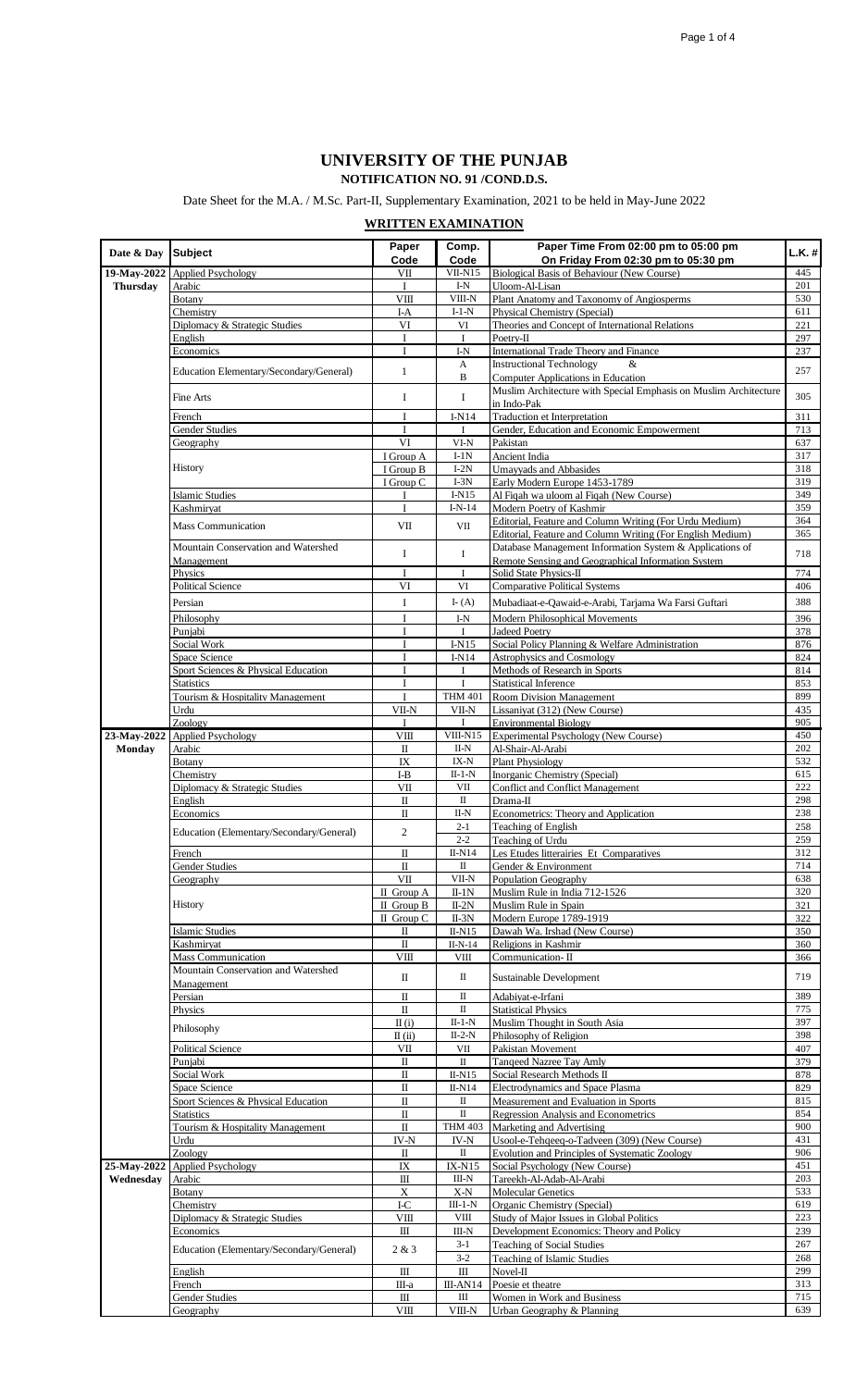| Date & Day     | Subject                                  | Paper<br>Code                | Comp.<br>Code                   | Paper Time From 02:00 pm to 05:00 pm<br>On Friday From 02:30 pm to 05:30 pm                | $L.K.$ #   |
|----------------|------------------------------------------|------------------------------|---------------------------------|--------------------------------------------------------------------------------------------|------------|
| 25-May-2022    |                                          | III Group-A                  | $III-1 N$                       | The Great Mughals 1526-1707                                                                | 323        |
| Wednesdav      | History                                  | III Group-B                  | $III-2N$                        | The Ottoman Empire 1288-1924                                                               | 324        |
|                |                                          | III Group-C                  | III-3N                          | History of England 1688-1919                                                               | 325        |
|                | <b>Islamic Studies</b>                   | Ш                            | $III-N15$                       | Islam & Modern Economic Thought & Movements (New Course)                                   | 351        |
|                | Kashmiryat<br>Mass Communication         | Ш<br>IX                      | $III-N-14$<br>IX                | Political History of Kashmir<br>Development Support Communication                          | 361<br>367 |
|                | Mountain Conservation and Watershed      |                              |                                 | Environmental Impact Assessment and Research Methods and                                   |            |
|                | Management                               | Ш                            | Ш                               | Fechniques (EIA & RMT)                                                                     | 720        |
|                | Persian                                  | Ш                            | Ш                               | <b>Igbal Shanasse</b>                                                                      | 390        |
|                |                                          | III (i)                      | $III-1-N$                       | <b>Modern Metaphysics</b>                                                                  | 399        |
|                | Philosophy                               | III (ii)                     | $III-2-N$<br>$III-3-N$          | Philosophy of Mind                                                                         | 400<br>401 |
|                |                                          | III(iii)<br>Ш                | ΠI                              | Philosophy of Education<br>Relativity & Cosmology                                          | 776        |
|                | Physics                                  | VШ                           | VIII                            | The Muslim World-Dynamics & Issues                                                         | 408        |
|                | Political Science                        | XXIV                         | XXIV                            | Political Systems of France, Germany & Switzerland                                         | 424        |
|                |                                          | XXVI                         | <b>XXVI</b>                     | Political Geography                                                                        | 426        |
|                |                                          | XXIX                         | XXIX                            | Political Economy                                                                          | 427-A      |
|                | Punjabi                                  | Ш<br>Ш                       | Ш<br>$III-N15$                  | <b>Study Seerat National Poetry</b>                                                        | 380<br>880 |
|                | Social Work<br>Space Science             | Ш                            | $III-N14$                       | Social Statistics & Computer Applications<br>Telecommunication and Satellite Communication | 832        |
|                | Sport Sciences & Physical Education      | Ш                            | Ш                               | <b>Exercise Physiology</b>                                                                 | 816        |
|                | <b>Statistics</b>                        | III (Part-A)                 | <b>IIIA</b>                     | Data Processing and Computer Programming                                                   | 855        |
|                | Tourism & Hospitality Management         | Ш                            | <b>THM 405</b>                  | Research Method and Technique                                                              | 901        |
|                | Urdu                                     | VIII-N                       | $VIII-N$                        | Muasir Urdu Adab (313) (New Course)                                                        | 436        |
|                | Zoology                                  | Ш                            | ΠI                              | Zoogeography & Principles of Paleontology                                                  | 907        |
| 27-May-2022    | <b>Applied Psychology</b>                | $X-(b)$                      | XB-N-15                         | Clinical Psychology (New Course)                                                           | 485        |
| Friday         |                                          | IV(a)<br>IV(b)               | $IV-1-N$<br>$IV-2-N$            | Manhaj-Al-Bahas Wa-al-Tahqeeq<br>Al-Lisaniat (Ilm-ul-Lughah)                               | 204<br>205 |
|                | Arabic                                   | IV(c)                        | $IV-3-N$                        | Tarjamat-Al-Nusoos Bil Lughatain                                                           | 206        |
|                |                                          | IV(d)                        | $IV-4-N$                        | Al. Saqafah-Al-Arabiah                                                                     | 207        |
|                |                                          | IV(e)                        | $IV-5-N$                        | Tareekh-Al-Islam                                                                           | 208        |
|                | Botany                                   | XI                           | XI-N                            | <b>Environmental Biology</b>                                                               | 534        |
|                | Chemistry                                | I-D                          | $IV-1-N$                        | Biochemistry (Special)                                                                     | 624        |
|                | Diplomacy & Strategic Studies<br>English | X<br>V                       | X<br>$\mathbf v$                | An Introduction to International Law                                                       | 225<br>301 |
|                | Economics                                | <b>IV</b>                    | IV-N                            | <b>Short Stories</b><br><b>Research Methodology</b>                                        | 240        |
|                | <b>Gender Studies</b>                    | <b>IV</b>                    | <b>IV</b>                       | Violence against Women & Counseling of Women in distress                                   | 716        |
|                | Geography                                | XI                           | XI                              | Hydro Geography                                                                            | 642        |
|                |                                          | IV Group-A                   | $IV-1N$                         | Later Mughals and British India 1707-1857                                                  | 326        |
|                | History                                  | IV Group-B                   | $IV-2N$                         | Central Asia                                                                               | 327        |
|                |                                          | IV Group-C                   | $IV-3N$                         | United States After Second World War                                                       | 328        |
|                | <b>Islamic Studies</b>                   | IV (i)<br>$IV$ $(ii)$        | $IV-I-N15$<br>IV-2-N15          | Islam & Science (New Course)<br>Islam & Philosophy (New Course)                            | 352<br>353 |
|                |                                          | IV (iii)                     | IV-3-N15                        | The World of Islam, Resources &Problems (New Course)                                       | 354        |
|                | <b>Mass Communication</b>                |                              |                                 | <b>Public Relations</b>                                                                    | 368        |
|                | Physics                                  | <b>IV</b>                    | <b>IV</b>                       | <b>Computational Physics</b>                                                               | 805        |
|                | Puniabi                                  | IV                           | IV                              | Translation from Arabic, Persian to Punjabi                                                | 381        |
|                |                                          | IX                           | IX                              | <b>External Relations of Pakistan</b>                                                      | 409        |
|                | <b>Political Science</b>                 | XXVII                        | XXVII                           | Governance and Development                                                                 | 427<br>425 |
|                | Social Work                              | XXVIII<br>IV                 | <b>XXVIII</b><br><b>IV-N15</b>  | <b>Public Policy</b><br>Social Legislation                                                 | 882        |
|                | Space Science                            | <b>IV</b>                    | <b>IV-N14</b>                   | Space Systems and their Applications                                                       | 835        |
|                | Sport Sciences & Physical Education      | IV                           | <b>IV</b>                       | Fitness and Wellness                                                                       | 817        |
|                |                                          | VI (i)                       | $VI-1$                          | <b>Statistical Quality Control</b>                                                         | 856        |
|                | <b>Statistics</b>                        | VI (iii)                     | $VI-3$                          | <b>Operations Research</b>                                                                 | 858        |
|                |                                          | VI (iv)<br><b>IV</b>         | $VI-4A$                         | Survery & Research Methods                                                                 | 859<br>902 |
|                | Tourism & Hospitality Management         | IV-IA                        | <b>THM 408</b><br><b>IV-JAA</b> | Eco Tourism<br>Entomology 'A                                                               | 911        |
|                |                                          | $IV-3A$                      | <b>IV-IIIAA</b>                 | Physiology 'A                                                                              | 915        |
|                | Zoology                                  | $IV-5A$                      | <b>IV-VAA</b>                   | Microbiology 'A                                                                            | 919        |
|                |                                          | IV-6A                        | <b>IV-VIAA</b>                  | Fisheries 'A                                                                               | 921        |
| 31-May-2022    |                                          | XII (a)                      | XIIA-N15                        | Health Psychology (New Course)                                                             | 498        |
| <b>Tuesday</b> | <b>Applied Psychology</b>                | XII(b)                       | <b>XIIB-N15</b>                 | Human Resource Management (New Course)                                                     | 499        |
|                |                                          | XII(e)<br>XII(f)             | XIIE-N15<br>XIIF-N15            | Forensic Psychology (New Course)                                                           | 502<br>503 |
|                | Botany                                   | Opt. (i)                     | XIII-1-N                        | Child Psychology (New Course)<br>Plant Tissue Culture and its Agricultural Applications    | 535        |
|                | Chemistry                                | LE.                          | $V-1-N$                         | Analytical Chemistry (Special)                                                             | 628        |
|                | Diplomacy & Strategic Studies            | XI                           | XI                              | International & Regional Organization                                                      | 226        |
|                | Enelish                                  | <b>IV</b>                    | <b>IV</b>                       | <b>Literary Criticism</b>                                                                  | 300        |
|                | Education (Elementary/Secondary/General) | 6 & 7                        | $G-C-2$                         | Curriculum Change                                                                          | 287        |
|                |                                          | 6 & 7                        | $G-B-3$                         | Psychology of Exceptional Children                                                         | 284        |
|                | French                                   | 6 & 7<br>III-b               | $G-A-A-N$                       | Human Resource Management<br>III-BN14 Roman et critique                                    | 279<br>314 |
|                | <b>Gender Studies</b>                    | v                            | V                               | Research Methods II                                                                        | 717        |
|                |                                          | XXIV                         | XXIV-4N                         | Regional Study (South Asia)                                                                | 674        |
|                | Geography                                | XXIV                         | XXIV-8N                         | Regional Study (North America)                                                             | 678        |
|                |                                          | $\mathbf{V}$<br>Group A      | $V-1N$                          | The Punjab in Modern Times                                                                 | 329        |
|                | History                                  | V Group B                    | $V-2N$                          | Contemporary Middle East                                                                   | 330        |
|                |                                          | V Group C                    | $V-3N$                          | International Relations and Organizations                                                  | 331        |
|                | Kashmiryat<br><b>Mass Communication</b>  | IV<br>XI                     | IV-N-14<br>XI                   | Regional Languages of Kashmir/ Iqbal & Kashmir (A+B)<br>Electronic Journalism              | 362<br>369 |
|                | Persian                                  | <b>IV</b>                    | <b>IV</b>                       | Tarikh-e-Adbiyat-e-Farsi                                                                   | 391        |
|                |                                          | $IV($ i                      | $IV-1-N$                        | Philosophy of Law                                                                          | 402        |
|                | Philosophy                               | IV (ii)                      | $IV-2-N$                        | Philosophy of Art                                                                          | 403        |
|                |                                          | IV (iii)                     | $IV-3-N$                        | <b>Indian Philosophy</b>                                                                   | 404        |
|                | Physics                                  | v<br>$\overline{\mathbf{v}}$ | v<br>$\overline{\mathbf{v}}$    | <b>Classical Electrodynamics</b>                                                           | 778<br>382 |
|                | Puniabi                                  |                              |                                 | Lisaniyat                                                                                  |            |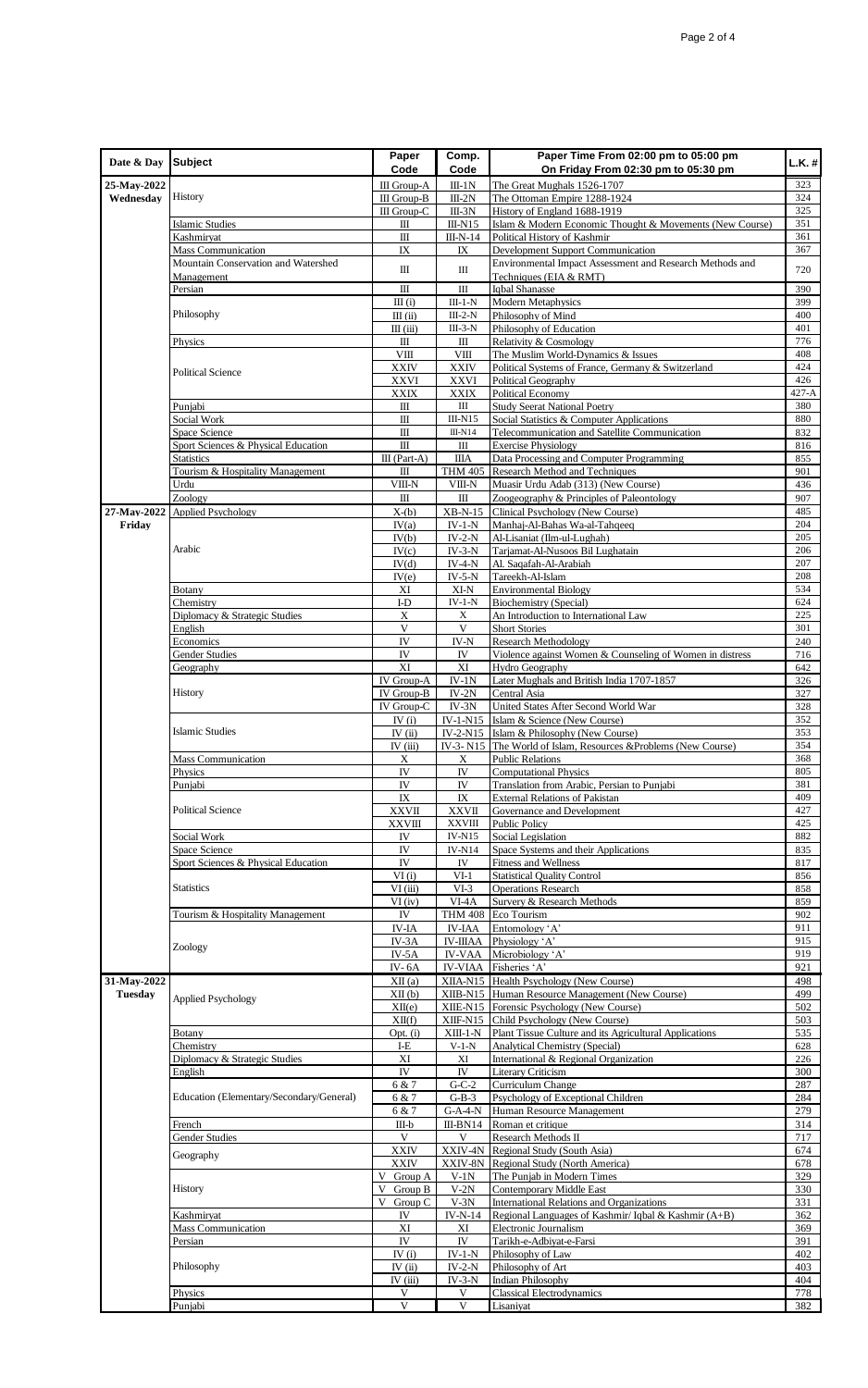| Date & Day             | Subject                                  | Paper<br>Code      | Comp.<br>Code                    | Paper Time From 02:00 pm to 05:00 pm<br>On Friday From 02:30 pm to 05:30 pm            | $L.K.$ #   |
|------------------------|------------------------------------------|--------------------|----------------------------------|----------------------------------------------------------------------------------------|------------|
| 31-May-2022<br>Tuesday |                                          | X                  | X                                | Foreign Policies of Major Powers U.S.A, Soviet Union/Russia,<br>China and Britain      | 410        |
|                        | <b>Political Science</b>                 | XIII               | XIII                             | <b>Political Sociology</b>                                                             | 413        |
|                        |                                          | XVII               | <b>XVII</b>                      | Modern Political Thought-Western                                                       | 417        |
|                        |                                          | XXIII              | XXIII                            | Political Systems of Sweden, Norway & Denmark                                          | 423        |
|                        | Social Work                              | V                  | $V-N15$                          | NGO Management & Leadership                                                            | 884        |
|                        | Space Science                            | VI<br>V            | $VI-N14$<br>V                    | Geographic Information System                                                          | 838<br>823 |
|                        | Sport Sciences & Physical Education      | VII(i)             | $VII-1$                          | Science of Track & Field<br>Time Series Analysis                                       | 860        |
|                        | <b>Statistics</b>                        | VII (ii)           | $VII-2$                          | Multivariate Analysis                                                                  | 861        |
|                        | Tourism & Hospitality Management         |                    | <b>THM 409</b>                   | <b>Event Management</b>                                                                | 903        |
|                        | Urdu                                     | V.N                | $V-N(a)$                         | Arabi Zaban O Adab (310) (New Course)                                                  | 432        |
|                        |                                          | $V-N$              | $V-N(b)$                         | Farsi Zaban O Adab (310) (New Course)                                                  | 432        |
|                        |                                          | IV-IB              | <b>IV-IBA</b>                    | Entomology 'B'                                                                         | 912        |
|                        | Zoology                                  | $IV-3B$<br>$IV-5B$ | <b>IV-IIIBA</b><br><b>IV-VBA</b> | Physiology 'B'<br>Microbiology-B                                                       | 916<br>920 |
|                        |                                          | $IV-6B$            | <b>IV-VIBA</b>                   | Fisheries 'B                                                                           | 922        |
| 02-Jun-2022            |                                          | V(b)               | $V-2-N$                          | Al-Lugha Al-Arabiah Wa Al-Hasoob Al-Aali                                               | 211        |
| <b>Thursday</b>        |                                          | V(c)               | $V-3-N$                          | Al-Adab-Al-Muqaran (Arabic, Urdu)                                                      | 212        |
|                        | Arabic                                   | V(d)               | $V - A - N$                      | Al-Adab-Al-Arabi Fi Shibh-Al-Qarah                                                     | 213        |
|                        |                                          | V(e)               | $V-5-N$                          | Al-Adab-Al-Islami                                                                      | 214        |
|                        |                                          | II-A               | $I-2-N$                          | Physical Chemistry (Additional)                                                        | 613        |
|                        |                                          | II-B<br>ILC        | $II-2-N$                         | Inorganic Chemistry (Additional)                                                       | 617        |
|                        | Chemistry                                | IL D               | $III-2-N$<br>$IV-2-N$            | Organic Chemistry (Additional)<br>Biochemistry (Additional)                            | 621<br>626 |
|                        |                                          | II- E              | $V-2-N$                          | Analytical Chemistry (Additional)                                                      | 630        |
|                        |                                          | II-F               | $VI-2-N$                         | Applied Chemistry (Additional)                                                         | 634        |
|                        |                                          | V(i)               | $V-1-N$                          | <b>Advanced Mathematical Economi</b>                                                   | 241        |
|                        | Economics                                | V(ii)              | $V-2-N$                          | Applied Economics and Computer Application                                             | 242        |
|                        |                                          | V(iii)             | $V-3-N$                          | <b>Operations Research</b>                                                             | 243        |
|                        |                                          | 6 & 7              | $G-C-1$                          | Patterns of Curriculum                                                                 | 286        |
|                        | Education (Elementary/Secondary/General) | 6 & 7              | $G-B-1$                          | Human Development                                                                      | 282        |
|                        |                                          | 6 & 7              | $G-A-1$                          | <b>Educational Law</b>                                                                 | $276\,$    |
|                        | English                                  | VI<br>IV           | VI<br><b>IV-N14</b>              | Linguistics                                                                            | 302<br>316 |
|                        | French<br>Geography                      | XVIII              | XVIII-N                          | Didactique du F.L.E<br>Fundamentals of GIS                                             | 649        |
|                        |                                          | V(i)               | $V-1-N15$                        | Islam and Modern Political and Social Thoughts (New Course)                            | 355        |
|                        | <b>Islamic Studies</b>                   | V(i)               | $V-2-N15$                        | Islami Akhlaq o Tasawwuf (New Course)                                                  | 356        |
|                        |                                          | V(iii)             | $V-3-N15$                        | Islam and Modern Western Thoughts (New Course)                                         | 357        |
|                        | Kashmiryat                               | v                  | $V-N-14$                         | Kashmiri Essay                                                                         | 363        |
|                        | Mass Communication                       | XII(opt.iii)       | $XII-3$                          | Magazine Journalism                                                                    | 372        |
|                        | Persian                                  | $V$ (opt. i)       | $V-1$                            | Zaban Shanasi, Maanee Wa Biyan, Marja Shanasi Wa Rawash-e-                             | 392        |
|                        | Philosophy                               | $\overline{V}$     | $V-1-N$                          | Tahqeeq<br>Essay                                                                       | 405        |
|                        |                                          | XI                 | XI                               | <b>International Law</b>                                                               | 411        |
|                        | <b>Political Science</b>                 | XIX                | XIX                              | <b>Research Methodology</b>                                                            | 419        |
|                        |                                          | XXI                | XXI                              | Political Systems of Iran, Iraq and Egypt OR                                           | 421        |
|                        | Physics                                  | VI                 | VI                               | <b>Nuclear Physics</b>                                                                 | 807        |
|                        | Punjabi                                  | VI                 | VI                               | Essay                                                                                  | 383        |
|                        | Social Work                              | VI                 | <b>VI-N15</b>                    | Medical & Psychiatric Social Work                                                      | 886        |
|                        | Tourism & Hospitality Management         | VI<br>VI-N         | <b>THM 411</b><br>VI-N           | <b>Hotel Management Accounting</b>                                                     | 904<br>434 |
| 06-Jun-2022            | Urdu<br><b>Applied Psychology</b>        | X- (a)             | XA-N15                           | Hali-o-Akber Ki Shaeree Ka Khususi Mutalaa (311) (New Course)<br>Counseling Psychology | 469        |
| Monday                 | Botany                                   | Opt.(vii)          | XIII-7-N                         | <b>Advanced Plant Anatomy</b>                                                          | 542        |
|                        | Chemistry                                | I-F                | $VI-1-N$                         | Applied Chemistry (Special)                                                            | 632        |
|                        | Diplomacy & Strategic Studies            | XIV                | XIV                              | Terrorism & Counter Terrorism                                                          | 229        |
|                        |                                          | VI(i)              | $VI-1-N$                         | Monetary Theory and Policy                                                             | 244        |
|                        | Economics                                | VI(ii)             | $VI-2-N$                         | <b>Public Sector Economics</b>                                                         | 245        |
|                        |                                          | VI(iii)            | $VI-3-N$                         | <b>Investment and Project Appraisal</b>                                                | 246        |
|                        |                                          | VI(iv)             | $VI-4-N$                         | Managerial Economics                                                                   | 247        |
|                        | English<br>Geography                     | VІ<br>XXII         | VІ<br>XXII-N                     | Literature in English Around the World<br><b>Tourism Geography</b>                     | 303<br>653 |
|                        | Mass Communication                       | XII(opt. vii)      | $XII-7$                          | Advertising                                                                            | 376        |
|                        | Persian                                  | V(opt. ii)         | V <sub>2</sub>                   | Iran Shanasi                                                                           | 393        |
|                        |                                          | XП                 | XII                              | <b>International Organization</b>                                                      | 412        |
|                        | <b>Political Science</b>                 | XX                 | XX                               | Political Systems of India, Bangladesh, Sri lanka and Nepal OR                         | 420        |
|                        |                                          | <b>XXX</b>         | XXX                              | Parliamentary Studies: Theory & Practice                                               | $427 - B$  |
|                        | Physics                                  | VІ                 | VІ                               | Solid State Physics-1                                                                  | 780        |
|                        | Punjab                                   | VII(B)<br>VI (a)   | VII-<br>VI-A                     | Khoog Tey Uhdey Asool (Elective)                                                       | 385<br>819 |
|                        | Sport Sciences & Physical Education      | VI(e)              | VI-E                             | Theory of Games and Computer Application in Sports<br>Science of Track & Field         | 818        |
|                        | Urdu                                     | ŀМ                 | I-N                              | Jadeed Adab (306) (New Course)                                                         | 428        |
|                        | Zoology                                  | $V-1$              | V-JA                             | <b>Integrated Pest Management</b>                                                      | 943        |
|                        |                                          | $V-3$              | V-IIIA                           | Classification of Insects, Pest of Agriculture and Pest Management                     | 945        |
|                        |                                          |                    |                                  |                                                                                        |            |
|                        |                                          | $V-7$              | V-VIIA                           | Molecular and Clinical Endocrinology                                                   | 949        |
|                        |                                          | $V-16$             | V-XVIA                           | <b>Applied Fisherie</b>                                                                | 958        |
|                        |                                          | $V-18$<br>$V-20$   | V-XVIIIA<br>V-XXA                | Fundamentals of Microbiology<br>Mammalogy                                              | 960<br>962 |
|                        |                                          | V.21               | V-XXIA                           | Immunology                                                                             | 963        |
|                        |                                          | $V-22$             | V-XXIIA                          | Vector Biology                                                                         | 964        |
|                        |                                          | $V - 26$           | V-XXVIA                          | Human Embryology & Teratology                                                          | 968        |
|                        |                                          | V.27               |                                  | V-XXVIIA Cancer Biology                                                                | 969        |
|                        |                                          | $V-29$             |                                  | V-XXIXA Molecular Biology                                                              | 971        |
|                        |                                          | $V-30$             |                                  | V-XXXA Virology & Viruses                                                              | 972        |